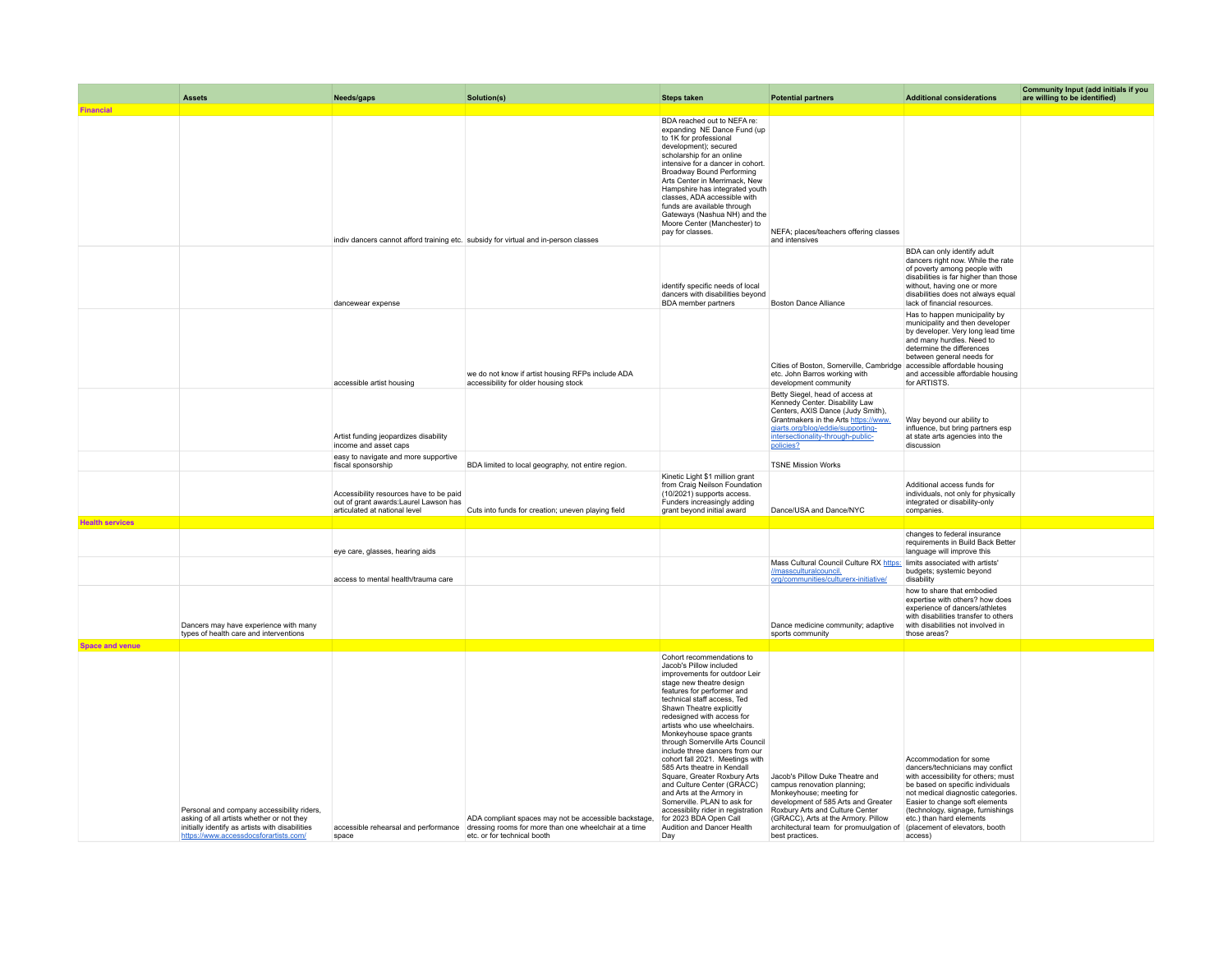|                 | <b>Assets</b>                                                                                                                                                        | Needs/gaps                                                                                                                                                                                                               | Solution(s)                                                                                                                                                                                                  | <b>Steps taken</b>                                                                                                                                                          | <b>Potential partners</b>                                                                                                                                                  | <b>Additional considerations</b>                                                                                                                                       | Community Input (add initials if you<br>are willing to be identified) |
|-----------------|----------------------------------------------------------------------------------------------------------------------------------------------------------------------|--------------------------------------------------------------------------------------------------------------------------------------------------------------------------------------------------------------------------|--------------------------------------------------------------------------------------------------------------------------------------------------------------------------------------------------------------|-----------------------------------------------------------------------------------------------------------------------------------------------------------------------------|----------------------------------------------------------------------------------------------------------------------------------------------------------------------------|------------------------------------------------------------------------------------------------------------------------------------------------------------------------|-----------------------------------------------------------------------|
|                 | NEFA's Creative Ground database is<br>searchable under disability keyword                                                                                            | not venues                                                                                                                                                                                                               | database identifies disabled artists but Need for icons in directory to scan accessibility available<br>to date                                                                                              | Karen Krolak conversation with<br><b>NEFA</b>                                                                                                                               | <b>NEFA</b>                                                                                                                                                                | it is their intention to do this: may<br>require establishing definitions.<br>Requires going back to venues for<br>details                                             |                                                                       |
|                 | Awareness of public health needs for all<br>have translated into more awareness for<br>persons with disabilities                                                     | Ventilation in venues and studios                                                                                                                                                                                        | during and post-Covid                                                                                                                                                                                        |                                                                                                                                                                             | Municipal health commissions                                                                                                                                               | Artists may need this information<br>in order to assess whether the<br>space is truly accessible; lack of<br>standardization in definitions                            |                                                                       |
|                 |                                                                                                                                                                      | Visual cues for Deaf dancers<br>backstage workers                                                                                                                                                                        |                                                                                                                                                                                                              |                                                                                                                                                                             | Part of Jacob's Pillow conversation;<br>Betty Siegel, Antoine Hunter https:<br>//www.realurbanjazzdance.com/bay-<br>area-international-deaf-dance-festival.<br>html        |                                                                                                                                                                        |                                                                       |
|                 |                                                                                                                                                                      | Need for mobility and other devices for<br>audience members                                                                                                                                                              | availability signals welcome                                                                                                                                                                                 | Meeting with Jacob's Pillow:<br>purchasing mobility device(s) as<br>part of Patrons Services                                                                                | Accessible theatre groups including<br>those like National Theatre of the Deaf<br>for those that tour                                                                      | Debra coordinating with cohort<br>and partners for<br>recommendations                                                                                                  |                                                                       |
|                 |                                                                                                                                                                      | Basic ADA quidelines not followed:<br>ramps not shoveled, no button to open<br>doors                                                                                                                                     | public complaint, legal challenge                                                                                                                                                                            |                                                                                                                                                                             | Disability Rights Law Center                                                                                                                                               | what is the cost to the offending<br>institution of ignoring these<br>requirements?                                                                                    |                                                                       |
|                 |                                                                                                                                                                      | Braille signage throughout all venues<br>including backstage                                                                                                                                                             | "dog beds/cots," places to recline, places to walk around<br>or retreat to "take a sensory break" during event                                                                                               |                                                                                                                                                                             | ADA updates                                                                                                                                                                | models of outdoor festivals, multi-<br>hour Javanese festivals where<br>people slow in and out during<br>event                                                         |                                                                       |
|                 |                                                                                                                                                                      | Assumption that audiences and artists<br>default to sitting for duration of event                                                                                                                                        | "dog beds/cots," places to recline, places to walk around<br>or retreat to during event                                                                                                                      |                                                                                                                                                                             |                                                                                                                                                                            |                                                                                                                                                                        |                                                                       |
| <b>Training</b> |                                                                                                                                                                      |                                                                                                                                                                                                                          |                                                                                                                                                                                                              |                                                                                                                                                                             |                                                                                                                                                                            |                                                                                                                                                                        |                                                                       |
|                 | Dancers are aware of how health conditions<br>interacts with demands of dance training on<br>a spectrum                                                              | workshops and specific care in health<br>issues, such as breathing for<br>dancers/athletes                                                                                                                               |                                                                                                                                                                                                              |                                                                                                                                                                             | adaptive athletics and special<br>Olympics?                                                                                                                                |                                                                                                                                                                        |                                                                       |
|                 |                                                                                                                                                                      | "Sometimes it takes time to be<br>comfortable and ready to be around<br>other people in a dance class".                                                                                                                  | opportunity for private lessons as entry point rather than<br>as advanced training                                                                                                                           |                                                                                                                                                                             |                                                                                                                                                                            |                                                                                                                                                                        |                                                                       |
|                 |                                                                                                                                                                      | time allotted before/within/after training<br>session time to explore options, identify<br>or change practices                                                                                                           | extend time for accessible classes and rehearsals                                                                                                                                                            | case by case                                                                                                                                                                |                                                                                                                                                                            | extending time may have<br>unintended consequences of<br>creating fatigue                                                                                              |                                                                       |
|                 | Circus practices "more improvisational in<br>practice; you can play, explore, invent."                                                                               | expense associated with equipment,<br>rigging, storage, insurance is<br>prohibitive; hard to secure accessible<br>venues                                                                                                 | particularly valuable for upper body strength development<br>and hypermobility conditions. Created pieces are toured<br>and recycled for years in circus.                                                    | Cohort subgroup conversation                                                                                                                                                | circus and adaptive sports<br>professionals "coaches usually have<br>more physiological understanding of<br>how bodies work and move, which<br>helps with problem solving' |                                                                                                                                                                        |                                                                       |
|                 | Mobility devices as "toys" for experimentation<br>and creative expression                                                                                            |                                                                                                                                                                                                                          |                                                                                                                                                                                                              |                                                                                                                                                                             |                                                                                                                                                                            |                                                                                                                                                                        |                                                                       |
|                 | Tik tok dance challenges and music videos<br>let dancers explore dance languages in short<br>formats independently                                                   |                                                                                                                                                                                                                          |                                                                                                                                                                                                              |                                                                                                                                                                             |                                                                                                                                                                            | Disability-oriented audience more<br>likely to see these. How to amplify<br>for a broad dance/arts<br>community?                                                       |                                                                       |
|                 | Dancers available to mentor one another<br>"Within our own comfort and parameters, we Need more senior mentoring for both<br>make ourselves available as resources." | technique and artistry                                                                                                                                                                                                   | has been limited by transportation; online and in-person<br>mentoring have different requirements                                                                                                            | Members of cohort began<br>informal mentorship exchanges Monkeyhouse                                                                                                        | National conversation, Dance/USA<br>Deaf and Disability Affinity group;                                                                                                    | intensives available through AXIS<br>and other dance companies                                                                                                         |                                                                       |
|                 | Berkshire Hills Academy dance program<br>(Mary Ann Holmes) inspiring neurodiverse<br>dancers                                                                         |                                                                                                                                                                                                                          |                                                                                                                                                                                                              | added Mary Ann to national<br>conversation through<br>Dance/USA                                                                                                             |                                                                                                                                                                            |                                                                                                                                                                        |                                                                       |
|                 |                                                                                                                                                                      | recreational dancers may not know<br>there is a potential for working as<br>concert artists                                                                                                                              | different outreach in call for participation and auditions<br>through disability community as well as artist networks;<br>choreographers and presenters could be scanning tik tok<br>and other outlets       |                                                                                                                                                                             |                                                                                                                                                                            |                                                                                                                                                                        |                                                                       |
|                 |                                                                                                                                                                      | dancers using wheelchairs or other<br>devices are not nec. "expert" in ways<br>they can use these devices to dance;<br>can't necessarily transpose movement<br>for themselves on the fly during a<br>mixed ability class |                                                                                                                                                                                                              | Major conversation underway                                                                                                                                                 | Dance/USA Deaf and Disability affinity<br>working group associated with<br>university training                                                                             | techniques have to do with<br>movement principles and<br>appropriate<br>language/communication e.g. not<br>"walk across the floor" but "travel"                        |                                                                       |
|                 |                                                                                                                                                                      | limited genres for adaptive dance for<br>young people                                                                                                                                                                    | have specific genre teachers increase accessibiliity skills;<br>ask existing adaptive programs to add workshops so<br>dancers can sample other forms                                                         | BDA connected a flamenco<br>teacher with adaptive summer<br>camp a few years ago; that<br>person now offering adaptive<br>flamenco in many settings.<br>Train the teachers. | Boston Ballet adaptive class form<br>children with Downs could invite master development. See credentialing,<br>teachers.                                                  | desire for equity and welcoming<br>behavior cannot skip over need<br>for teacher training and support<br>systems for their class<br>below.                             |                                                                       |
|                 |                                                                                                                                                                      | Need for nondisabled teachers to learn<br>how to make their classes more<br>inclusive                                                                                                                                    |                                                                                                                                                                                                              | adding accessibility icons to<br>websites and other studio/class<br>publicity can engender further<br>conversation of accessiblity<br>needs                                 |                                                                                                                                                                            | understanding that wheelchair<br>accessibility is not the same as<br>access for Deaf or low-vision<br>dancers etc.                                                     |                                                                       |
|                 | Some dance teachers have disabilities<br>themselves                                                                                                                  | field (although virtuality has made a<br>difference in access to those who are)                                                                                                                                          | Not enough teachers with disabilities in teachers with disabilities may not have accommodations<br>themselves and health conditions may keep them from<br>regularly scheduled activities; adjunct insecurity | AXIS training protocols level<br>playing field so dancers without<br>disabilities have to learn<br>similarly to those with<br>disabilities                                  |                                                                                                                                                                            | No individual teacher has the<br>same experience as any particular<br>dancer with disabilities; "radical<br>customizability" that may even<br>vary from class to class |                                                                       |
|                 |                                                                                                                                                                      | Academic appointments often require<br>dance teachers have college degree in<br>dance, but few college programs<br>provide accessible classes.                                                                           | development, dissemination and recognition of other<br>pertinent credentials and non-college-based teacher<br>training (see below)                                                                           |                                                                                                                                                                             |                                                                                                                                                                            |                                                                                                                                                                        |                                                                       |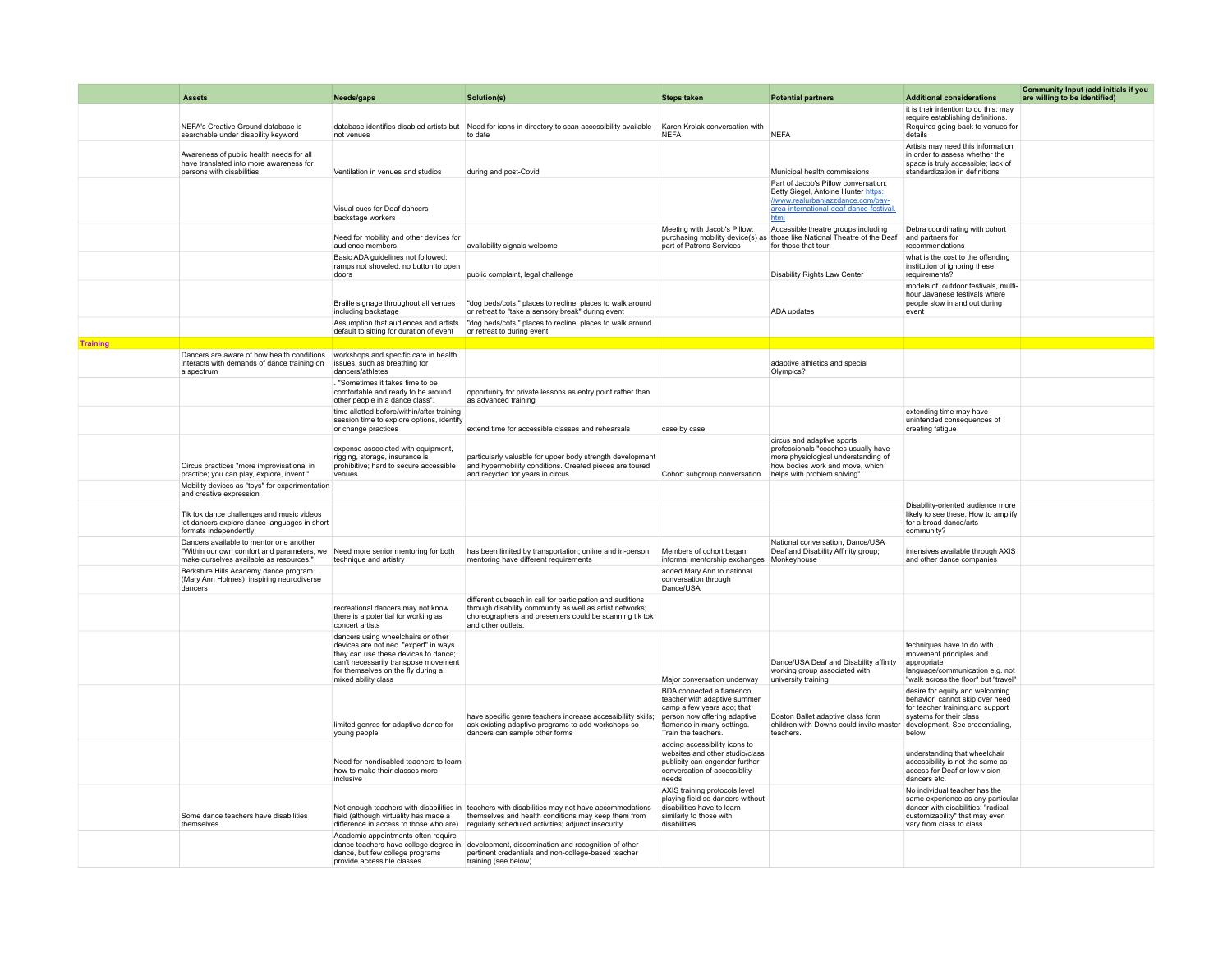|                            | <b>Assets</b>                                                                                                                                                                       | Needs/gaps                                                                                                                                                                                 | Solution(s)                                                                                                                                                                                                      | <b>Steps taken</b>                                                                                         | <b>Potential partners</b>                                                                                                                                                 | <b>Additional considerations</b>                                                                                                                                                                                                                                    | <b>Community Input (add initials if you</b><br>are willing to be identified) |
|----------------------------|-------------------------------------------------------------------------------------------------------------------------------------------------------------------------------------|--------------------------------------------------------------------------------------------------------------------------------------------------------------------------------------------|------------------------------------------------------------------------------------------------------------------------------------------------------------------------------------------------------------------|------------------------------------------------------------------------------------------------------------|---------------------------------------------------------------------------------------------------------------------------------------------------------------------------|---------------------------------------------------------------------------------------------------------------------------------------------------------------------------------------------------------------------------------------------------------------------|------------------------------------------------------------------------------|
|                            | Various certification modalities for teachers<br>being explored (Sarah Watkins, UK)                                                                                                 | being disabled does not = can<br>extrapolate to all types of disabilities                                                                                                                  | what are terms of pedagogical expertise? who/how<br>recognized? any liability?                                                                                                                                   |                                                                                                            | national conversation, esp. AXIS and<br>Rutgers                                                                                                                           |                                                                                                                                                                                                                                                                     |                                                                              |
|                            |                                                                                                                                                                                     | Lack of information about trainings and<br>mentorships available virtually and in<br>person<br>sensory sensitivity: some dancers do                                                        | central repository with outreach<br>replace hands-on instructional styles as has been done in                                                                                                                    | Deaf and Disability affinity<br>is most active poster to date                                              | group has its own network; BDA Disability rights organizations that do<br>not have an arts focus                                                                          | ; especially difficult to reach<br>recreational dancers and those<br>with cognitive and invisible<br>disabilities; relies on self-<br>identification                                                                                                                |                                                                              |
|                            |                                                                                                                                                                                     | not like to be touched                                                                                                                                                                     | virtual trainings                                                                                                                                                                                                |                                                                                                            |                                                                                                                                                                           |                                                                                                                                                                                                                                                                     |                                                                              |
|                            |                                                                                                                                                                                     | support for translating physical to<br>virtual space                                                                                                                                       | during covid this has been DIY; much is being shared                                                                                                                                                             |                                                                                                            |                                                                                                                                                                           | Dance on camera is not the same<br>as dance made for in-person<br>performance conveyed digitally;<br>dancers wtih disabilities may not<br>be able to access the technical<br>and professional guidance that<br>has been shared across the field<br>since March 2020 |                                                                              |
| <b>Other resources</b>     |                                                                                                                                                                                     |                                                                                                                                                                                            |                                                                                                                                                                                                                  |                                                                                                            |                                                                                                                                                                           | assumption is that inability to be in                                                                                                                                                                                                                               |                                                                              |
|                            |                                                                                                                                                                                     | Resources for dancers who cannot get<br>to studios                                                                                                                                         |                                                                                                                                                                                                                  |                                                                                                            |                                                                                                                                                                           | studio is related to covid; need to<br>extrapolate for long-term access<br>for people with disabilities and<br>limits to their transportation (e.g.<br>can't drive, too far etc.)                                                                                   |                                                                              |
|                            | Accessible costume design                                                                                                                                                           |                                                                                                                                                                                            |                                                                                                                                                                                                                  |                                                                                                            | Tommy Hilfiger clothing accessible for<br>kids with feeding tubes; NUVU<br>workshop in Cambridge designed for<br>Heidi Latsky; Peabody Essex Museum<br>fashion department | share learnings across field.<br>Costumes have different<br>requirements than ordinary<br>"street" clothing,                                                                                                                                                        |                                                                              |
|                            |                                                                                                                                                                                     | Equipment: mats, therabands, barres<br>etc.                                                                                                                                                |                                                                                                                                                                                                                  |                                                                                                            |                                                                                                                                                                           | Insurance issue: how do people<br>who are not "professionals" get<br>insurance to pay for the<br>equipment they need in order to<br>participate in dance activity?                                                                                                  |                                                                              |
|                            |                                                                                                                                                                                     | Sensory friendly kits for comfort of<br>neurodiverse artists and audiences                                                                                                                 |                                                                                                                                                                                                                  |                                                                                                            |                                                                                                                                                                           |                                                                                                                                                                                                                                                                     |                                                                              |
| <b>Technologies</b>        |                                                                                                                                                                                     |                                                                                                                                                                                            |                                                                                                                                                                                                                  |                                                                                                            |                                                                                                                                                                           |                                                                                                                                                                                                                                                                     |                                                                              |
|                            | Virtuality can level playing field for mobility<br>impairments and may increase abiliity to<br>engage ASL and other services.                                                       | Virtuality can create new barriers as<br>people with disabilities expected to<br>negotiate and master use of<br>technology which may or may not meet<br>their needs. Cost may be a factor. |                                                                                                                                                                                                                  | need to build more robust<br>networks with software<br>research engineers with artistic<br>needs the focus | Peabody Essex Museum                                                                                                                                                      |                                                                                                                                                                                                                                                                     |                                                                              |
|                            | Visibility example: Joshua's personal<br>Youtube channel and viral tik tok as dancer<br>with autism (68K for https://www.tiktok.<br>com/@younglee_307/video/6890696979832<br>114437 |                                                                                                                                                                                            | Such projects may be more visible to autism community<br>than dance community                                                                                                                                    |                                                                                                            |                                                                                                                                                                           |                                                                                                                                                                                                                                                                     |                                                                              |
|                            | Emerging technologies                                                                                                                                                               |                                                                                                                                                                                            | Recommendations include Rev.com to create closed<br>captioning files and Gravity Access for help with audio<br>description; Google Assistant, Discord, Audimance app<br>for audio description (by Kinetic Light) |                                                                                                            | Target did accessible line of children's back needs and preferences?                                                                                                      | How to keep up with the best in<br>class tools and alert designers to                                                                                                                                                                                               |                                                                              |
|                            |                                                                                                                                                                                     | laptop/editing software<br>understanding how to offer access for                                                                                                                           |                                                                                                                                                                                                                  |                                                                                                            |                                                                                                                                                                           | need to develop and disseminate<br>virtual activities as part of<br>professional work during and after<br>covid; travel can be limiting factor                                                                                                                      |                                                                              |
|                            |                                                                                                                                                                                     | disabled audiences both by artists with<br>disabilities and those without                                                                                                                  |                                                                                                                                                                                                                  |                                                                                                            |                                                                                                                                                                           |                                                                                                                                                                                                                                                                     |                                                                              |
|                            |                                                                                                                                                                                     | Unstable technologies for zoom and<br>other communication platforms                                                                                                                        | particularly in more rural areas and with people who are<br>lower income and may have older technologies                                                                                                         | BDA paid for wifi booster for<br>dancer in cohort                                                          |                                                                                                                                                                           | Difficult to diagnose technical<br>problems; this needs to be seen<br>as an access issue.                                                                                                                                                                           |                                                                              |
| <b>Practices/expertise</b> | Cypher/working in a circle rather than                                                                                                                                              |                                                                                                                                                                                            |                                                                                                                                                                                                                  |                                                                                                            |                                                                                                                                                                           |                                                                                                                                                                                                                                                                     |                                                                              |
|                            | frontally                                                                                                                                                                           |                                                                                                                                                                                            | esp. valuable for Deaf and neurodiverse dancers                                                                                                                                                                  |                                                                                                            |                                                                                                                                                                           |                                                                                                                                                                                                                                                                     |                                                                              |
|                            | Deaf dancers can get "preview" of musical<br>and choreographic material before classes in<br>some studios/settings; light synchronization<br>to beat etc.                           |                                                                                                                                                                                            |                                                                                                                                                                                                                  |                                                                                                            |                                                                                                                                                                           |                                                                                                                                                                                                                                                                     |                                                                              |
|                            |                                                                                                                                                                                     | Need to access resources and be<br>visible between projects                                                                                                                                |                                                                                                                                                                                                                  |                                                                                                            |                                                                                                                                                                           |                                                                                                                                                                                                                                                                     |                                                                              |
|                            |                                                                                                                                                                                     | Managing networks for artists with<br>disabilities requires labor but this<br>"overhead" is less<br>focus on their own creativity                                                          | visible/compensated; artists deserve to some networks require designated administrators and<br>explicit outreach strategies                                                                                      | BDA did this for cohort year;<br>former VSA groups can/do this<br>in ongoing basis.                        |                                                                                                                                                                           | Probably needs to be based in an<br>organization not reliant on an<br>individual                                                                                                                                                                                    |                                                                              |
|                            |                                                                                                                                                                                     | Complications associated with<br>travel/lodging need for longer-term<br>residencies                                                                                                        |                                                                                                                                                                                                                  |                                                                                                            | MANCC, AXIS, Georgetown College<br>Jerron Herman residency                                                                                                                |                                                                                                                                                                                                                                                                     |                                                                              |
|                            | extended moments of stillness                                                                                                                                                       |                                                                                                                                                                                            |                                                                                                                                                                                                                  |                                                                                                            | Japanese and other forms that value<br>slowness, stillness, repetition                                                                                                    |                                                                                                                                                                                                                                                                     |                                                                              |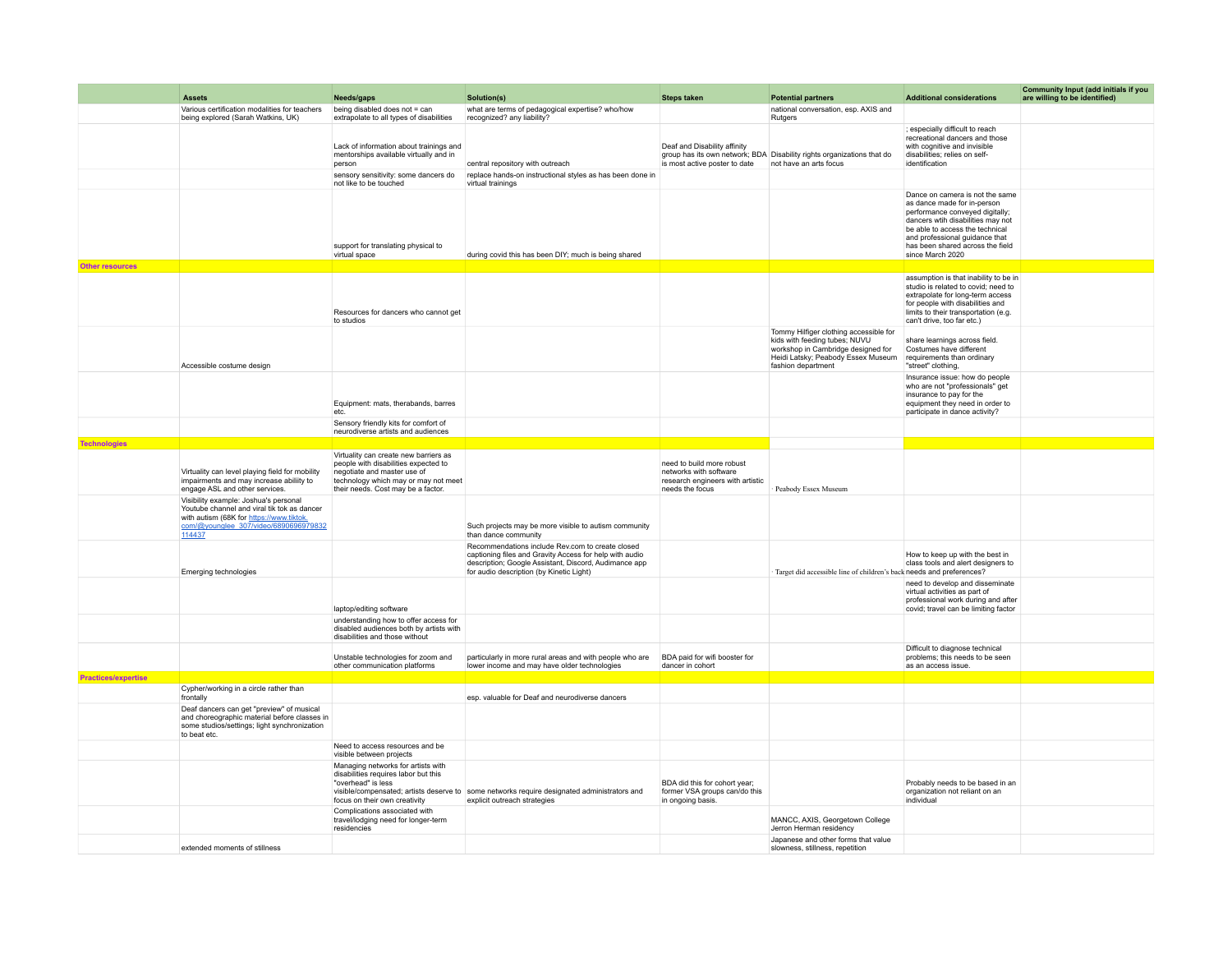|                         | <b>Assets</b>                                                                                                                | Needs/gaps                                                                                                                                                                                                                                                                                                               | Solution(s)                                                                                                                                                                                                                                                          | <b>Steps taken</b>                                                                                                                                                     | <b>Potential partners</b>                                                                                       | <b>Additional considerations</b>                                                                                                                                                                                                                                                              | Community Input (add initials if you<br>are willing to be identified) |
|-------------------------|------------------------------------------------------------------------------------------------------------------------------|--------------------------------------------------------------------------------------------------------------------------------------------------------------------------------------------------------------------------------------------------------------------------------------------------------------------------|----------------------------------------------------------------------------------------------------------------------------------------------------------------------------------------------------------------------------------------------------------------------|------------------------------------------------------------------------------------------------------------------------------------------------------------------------|-----------------------------------------------------------------------------------------------------------------|-----------------------------------------------------------------------------------------------------------------------------------------------------------------------------------------------------------------------------------------------------------------------------------------------|-----------------------------------------------------------------------|
|                         | different "accents." Disability creates<br>individuality in expression.                                                      |                                                                                                                                                                                                                                                                                                                          | resist demand for stylistic uniformity; disability idioms are<br>fusion                                                                                                                                                                                              |                                                                                                                                                                        | some forms such as hip hop,<br>ontemporary modern and improv are<br>more accommodating                          | always valuable to know history of<br>idiom                                                                                                                                                                                                                                                   |                                                                       |
|                         | storytelling through dance                                                                                                   |                                                                                                                                                                                                                                                                                                                          |                                                                                                                                                                                                                                                                      |                                                                                                                                                                        | Indian classical forms etc                                                                                      | ASL is not = storytelling, but some<br>storytelling requires ASL or<br>captioning                                                                                                                                                                                                             |                                                                       |
|                         | Social stories to simulate experience and<br>create familiarity before events                                                |                                                                                                                                                                                                                                                                                                                          |                                                                                                                                                                                                                                                                      |                                                                                                                                                                        |                                                                                                                 | audience and artist needs may be<br>quite different                                                                                                                                                                                                                                           |                                                                       |
|                         | techniques addressing intermittent injury<br>among conventionally able bodied dancers<br>can also support chronic disability |                                                                                                                                                                                                                                                                                                                          | therapeutic tools in the rehearsal setting such as heating<br>pads, massage guns                                                                                                                                                                                     |                                                                                                                                                                        |                                                                                                                 |                                                                                                                                                                                                                                                                                               |                                                                       |
|                         | codesign                                                                                                                     |                                                                                                                                                                                                                                                                                                                          | most people with disabilities have expertise in explaining<br>how to meet their specific needs and can act as<br>consultants. Need for specific funding to support these<br>consultative engagements. Design to allow for<br>adjustments by individuals in realtime. |                                                                                                                                                                        |                                                                                                                 | advocating for oneself is not the<br>same as consulting for the entire<br>field and two people with the<br>same disability may have different<br>preferences or expectations.<br>Overall need to aggregate lived<br>experiences and emergent<br>solutions                                     |                                                                       |
|                         | creative work of audio description                                                                                           |                                                                                                                                                                                                                                                                                                                          | multi-channel choices for audience                                                                                                                                                                                                                                   |                                                                                                                                                                        |                                                                                                                 |                                                                                                                                                                                                                                                                                               |                                                                       |
|                         | mixed ability/disability only as an increasingly wanting access to all idioms based on<br>recognized idiom                   | interest                                                                                                                                                                                                                                                                                                                 |                                                                                                                                                                                                                                                                      |                                                                                                                                                                        | Adaptive Ballet at Boston Ballet                                                                                | Difference between preparing for<br>professional work in an idiom vs<br>value of experiencing and<br>transposing it either for recreation<br>or performance                                                                                                                                   |                                                                       |
|                         | dance as ways to learn other skills such as<br>reading                                                                       |                                                                                                                                                                                                                                                                                                                          |                                                                                                                                                                                                                                                                      |                                                                                                                                                                        | Open Door Arts, other education-facing<br>organizations                                                         |                                                                                                                                                                                                                                                                                               |                                                                       |
| <b>Values/Attitudes</b> |                                                                                                                              |                                                                                                                                                                                                                                                                                                                          |                                                                                                                                                                                                                                                                      |                                                                                                                                                                        |                                                                                                                 |                                                                                                                                                                                                                                                                                               |                                                                       |
|                         | "Nothing about us without us"                                                                                                | Lack of respect for the expertise of<br>people with disabilities. Inability to<br>influence decisions due to lack of<br>access to decision makers. As above,<br>individual preferences may not be<br>applicable to all people with the same<br>disability, much less people with a<br>range/combination of disabilities. | Shared decision making wherever possible.                                                                                                                                                                                                                            | Intention reflected in this and<br>other initiatives                                                                                                                   | Disability rights activists, literature, and<br>participatory/codesign communities                              | Need codesign/collaborative<br>approach; those most impacted<br>may not be the ones to design or<br>implement most effective or<br>systemic change. Need to pilot<br>programs, learn from other<br>attempts, and scale up as<br>effective iteratively. "Culture of<br>continuous improvement" |                                                                       |
|                         | Dance creates voice                                                                                                          |                                                                                                                                                                                                                                                                                                                          | communication alternatives/expansion                                                                                                                                                                                                                                 |                                                                                                                                                                        |                                                                                                                 | "art making was the only place I<br>felt alive and seen"                                                                                                                                                                                                                                      |                                                                       |
|                         | Lead with the art                                                                                                            |                                                                                                                                                                                                                                                                                                                          |                                                                                                                                                                                                                                                                      | focus on the artists' passion for<br>dance, not the disability or<br>challenges they address                                                                           | general arts and disability community<br>across disciplines                                                     | creating the art and sharing the<br>art may require very different<br>adaptations and access points                                                                                                                                                                                           |                                                                       |
|                         | "bodies are not the same day to day"                                                                                         | artists take on ableism                                                                                                                                                                                                                                                                                                  |                                                                                                                                                                                                                                                                      |                                                                                                                                                                        |                                                                                                                 |                                                                                                                                                                                                                                                                                               |                                                                       |
|                         | Create community with choreography                                                                                           |                                                                                                                                                                                                                                                                                                                          | briefly or over time                                                                                                                                                                                                                                                 |                                                                                                                                                                        |                                                                                                                 | acceptance of "nonconforming"<br>bodies creates opportunities for<br>other affinities esp LGBTQ+                                                                                                                                                                                              |                                                                       |
|                         | Dance and movement on a continuum                                                                                            |                                                                                                                                                                                                                                                                                                                          | expand definition within both recreational and concert<br>dance settings                                                                                                                                                                                             |                                                                                                                                                                        |                                                                                                                 | participation vs evaluation<br>(evaluation may continue to be<br>pertinent to concert performance)                                                                                                                                                                                            |                                                                       |
|                         | Dance exploring embodied sense of inner<br>movement, not necessarily legible to<br>observers                                 |                                                                                                                                                                                                                                                                                                                          |                                                                                                                                                                                                                                                                      |                                                                                                                                                                        | Somatic practioners, freeskewl                                                                                  |                                                                                                                                                                                                                                                                                               |                                                                       |
|                         | Dance for people with disabilities tends to be<br>interdisciplinary and draw on multiple<br>disciplines and styles           |                                                                                                                                                                                                                                                                                                                          |                                                                                                                                                                                                                                                                      |                                                                                                                                                                        |                                                                                                                 |                                                                                                                                                                                                                                                                                               |                                                                       |
|                         | Neurodiverse spaces as the default                                                                                           |                                                                                                                                                                                                                                                                                                                          |                                                                                                                                                                                                                                                                      |                                                                                                                                                                        | Jeanine Harrington                                                                                              |                                                                                                                                                                                                                                                                                               |                                                                       |
|                         |                                                                                                                              | lack of awareness of history of and<br>pride in artists with disabilities                                                                                                                                                                                                                                                |                                                                                                                                                                                                                                                                      |                                                                                                                                                                        |                                                                                                                 |                                                                                                                                                                                                                                                                                               |                                                                       |
|                         |                                                                                                                              | requesting access requires disclosure<br>which may be uncomfortable or even<br>disqualifying                                                                                                                                                                                                                             |                                                                                                                                                                                                                                                                      |                                                                                                                                                                        | DEI facilitators need to have more<br>expertise in understanding disability<br>and working with disabled adults | how to ask for one thing and then<br>"go back for more"                                                                                                                                                                                                                                       |                                                                       |
|                         |                                                                                                                              | job "requirements" (e.g. ballet<br>experience) may not actually be<br>required for scope of the project.                                                                                                                                                                                                                 |                                                                                                                                                                                                                                                                      |                                                                                                                                                                        |                                                                                                                 |                                                                                                                                                                                                                                                                                               |                                                                       |
|                         |                                                                                                                              | dancers may not want to disclose<br>disability/chronic illness for fear of<br>being marginalized or not being hired                                                                                                                                                                                                      | more acceptance of arranging backup teachers,<br>performers who can be called on to substitute                                                                                                                                                                       |                                                                                                                                                                        | Monkeyhouse                                                                                                     | financial retainer for substitutes?                                                                                                                                                                                                                                                           |                                                                       |
|                         |                                                                                                                              | audience first vs. artists first<br>programming may neglect artists with<br>disabilities since unfamiliar genres                                                                                                                                                                                                         |                                                                                                                                                                                                                                                                      | Transnational survey 2021<br>https://on-the-move.<br>org/resources/library/time-act-<br>how-lack-knowledge-cultural-<br>sector-creates-barriers-<br>disabled-artists-0 | APAP, NPN                                                                                                       |                                                                                                                                                                                                                                                                                               |                                                                       |